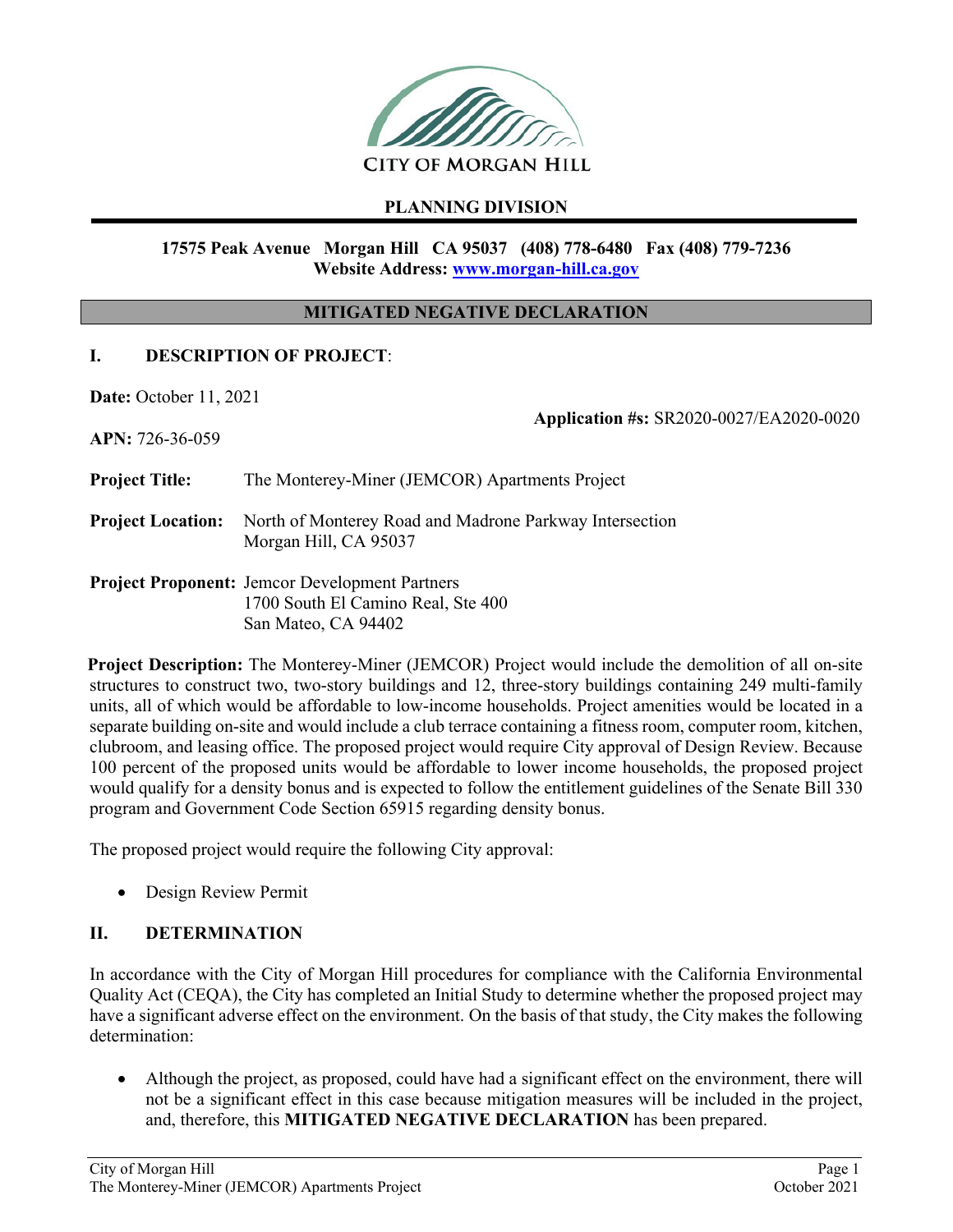### **III. MITIGATION AND AVOIDANCE MEASURES**

#### **A. Biological Resources**

*IV-1 If construction is proposed during the breeding season (February 1 to August 31), a pre-construction nesting survey for raptors and other protected migratory birds shall be conducted by a qualified biologist and submitted to the City of Morgan Hill Development Services Department for review no more than 14 days prior to the start of construction. Pre-construction surveys during the non-breeding season (September 1 to January 31) are not necessary for birds, including roosting raptors, as they are expected to abandon their roosts during construction. If these species are deemed absent from the area, no further mitigation is required and construction may occur within 14 days following the survey during the early nesting season (February to May) and within 30 days following the survey during the late nesting season (June to August).* 

> *If nesting migratory birds or raptors are detected on or adjacent to the site during the survey, a suitable construction-free buffer shall be established around all active nests. The precise dimension of the buffer (250-foot minimum for certain raptors) shall be determined by the qualified biologist at that time and may vary depending on location, topography, type of construction activity, and species. The buffer areas shall be enclosed with temporary fencing, and construction equipment and workers shall not enter the enclosed setback areas. Buffers shall remain in place for the duration of the breeding season or until it has been confirmed by a qualified biologist that all chicks have fledged and are independent of their parents.*

*IV-2. The project applicant shall mitigate for the removal of the Ordinance Sized Trees located within the project site, as identified in the tree survey prepared for the proposed project, by providing an on-site replacement planting at a minimum 1:1 ratio with 15-gallon minimum size trees.* 

> For the Ordinance Sized Trees to be preserved as part of the project, the project *applicant shall retain a certified arborist to prepare a tree protection plan, subject to review and approval by the Development Services Department. The plan shall demonstrate how any retained trees are to be protected during and after construction. The tree protection plan may include, but not be limited to, the following:*

- *Locate structures, grade changes, etc. as far as feasible from the 'dripline' area of the tree.*
- *Avoid root damage through grading, trenching, compaction, etc., at least within an area 1.5 times the 'dripline' area of trees. Where root damage cannot be avoided, roots encountered (over one inch in diameter) should be exposed approximately 12 inches beyond the area to be disturbed (towards tree stem), by hand excavation, or with specialized hydraulic or pneumatic equipment, cut cleanly with hand pruners or power saw, and immediately back-filled with soil. Tearing, or otherwise disturbing the portion of the root(s) to remain, shall be avoided.*
- *A temporary fence shall be constructed as far from the tree stem (trunk) as possible, completely surrounding the tree, and six to eight feet in height. 'No parking or storage' signs shall be posted outside/on the fencing. Postings shall not be attached to the main stem of the tree.*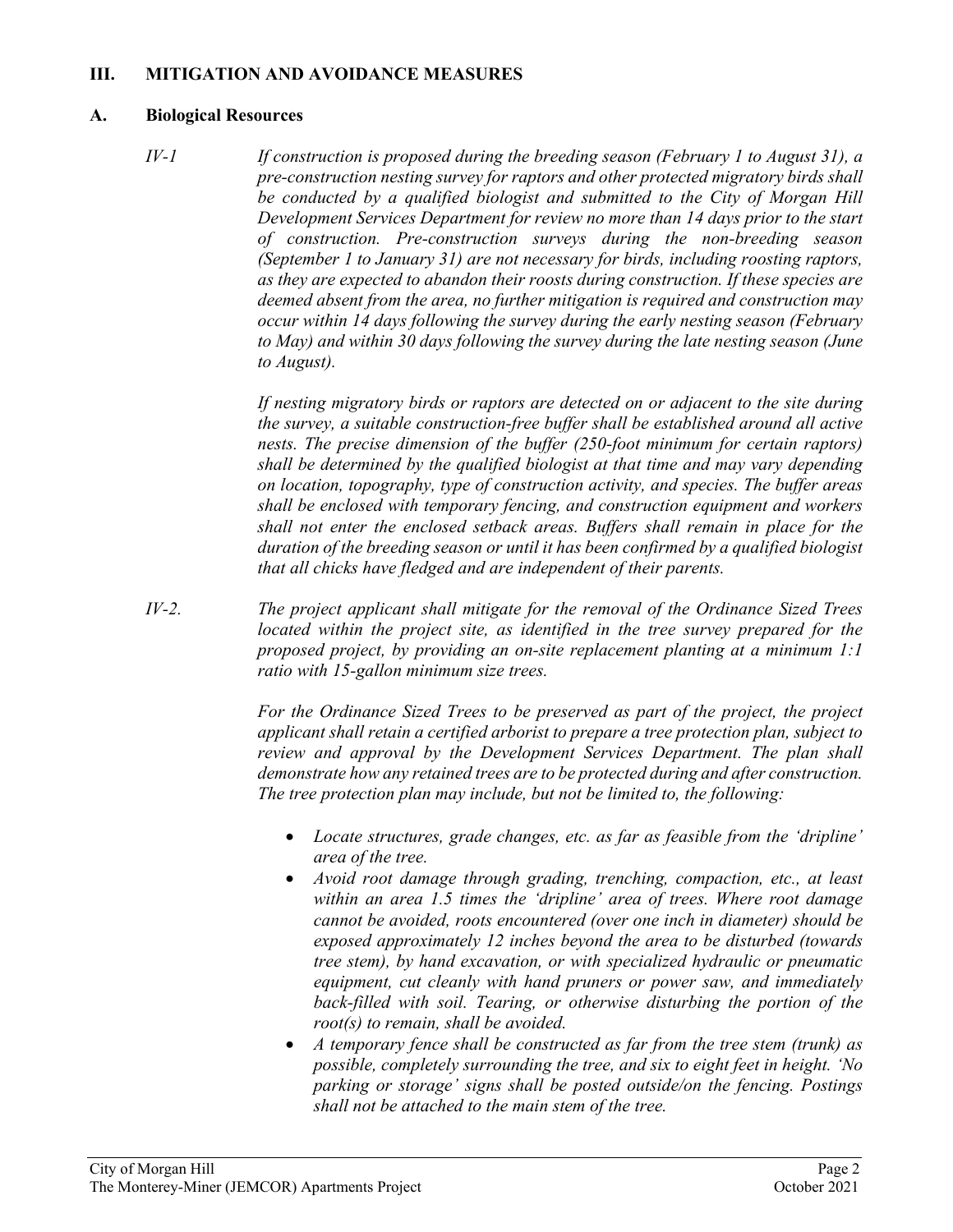- *Vehicles, equipment, pedestrian traffic, building materials, debris storage, and/or disposal of toxic or other materials shall not be permitted inside of the fenced off area.*
- *The project applicant shall avoid pruning immediately before, during, or immediately after construction impact. Perform only that pruning which is unavoidable due to conflicts with proposed development. Aesthetic pruning should not be performed for at least one to two years following completion of construction.*
- *Trees that will be impacted by construction may benefit from fertilization, ideally performed in the fall, and preferably prior to any construction activities, with not more than six pounds of actual nitrogen per 1,000 square feet of accessible 'drip line' area or beyond.*
- *The 'rooting' area shall be mulched with an acidic, organic compost or mulch.*
- *The project applicant shall arrange for periodic (Biannual/Quarterly) inspection of tree's condition, and treatment of damaging conditions (insects, diseases, nutrient deficiencies, etc.) as such conditions occur, or as appropriate.*
- *Subject to the discretion of the Development Services Department, individual trees likely to suffer significant impacts may require specific, more extensive efforts and/or a more detailed specification than those contained within the above general guidelines.*

## **B. Geology and Soils**

*VII-1 All grading and foundation plans for the development shall be designed by a Civil and Structural Engineer and reviewed and approved by the Director of Public Works/City Engineer, Chief Building Official, and a qualified Geotechnical Engineer prior to issuance of grading and building permits to ensure that all geotechnical recommendations specified in the Geotechnical Engineering Study prepared for the proposed project by Geo-Engineering Solutions are properly incorporated and utilized in the project design.*

### **C. Hazards and Hazardous Materials**

*IX-1 Under the oversight of the Santa Clara County Department of Environmental Health (SCCDEH), the project applicant shall remove all wrecked vehicles and scrap metal from the site prior to implementation of the Workplan for Shallow Soil Remediation prepared by GeoSolve (April 12, 2021). The SCCDEH shall oversee implementation of the Workplan for Shallow Soil Remediation, which shall include, but shall not be limited to, the excavation and disposal of the COCs identified in the environmental investigations conducted by Earth Systems Pacific (March 26, 2020) and GeoSolve (October 5, 2020) by a State-licensed hazardous waste contractor, and the collection of confirmation soil samples to be analyzed by a state-certified hazardous waste testing laboratory for diesel (TEPHd), motor oil (TEPHmo), chromium, lead, and nickel . A qualified field geologist shall be present to observe excavation, disposal, and soil collection activities. The field geologist shall prepare a report summarizing the results of the Workplan for Shallow Soil Remediation upon completion of soil remediation activities. The report shall be submitted to the City of Morgan Hill Development Services Department for review and approval prior to demolition activities.*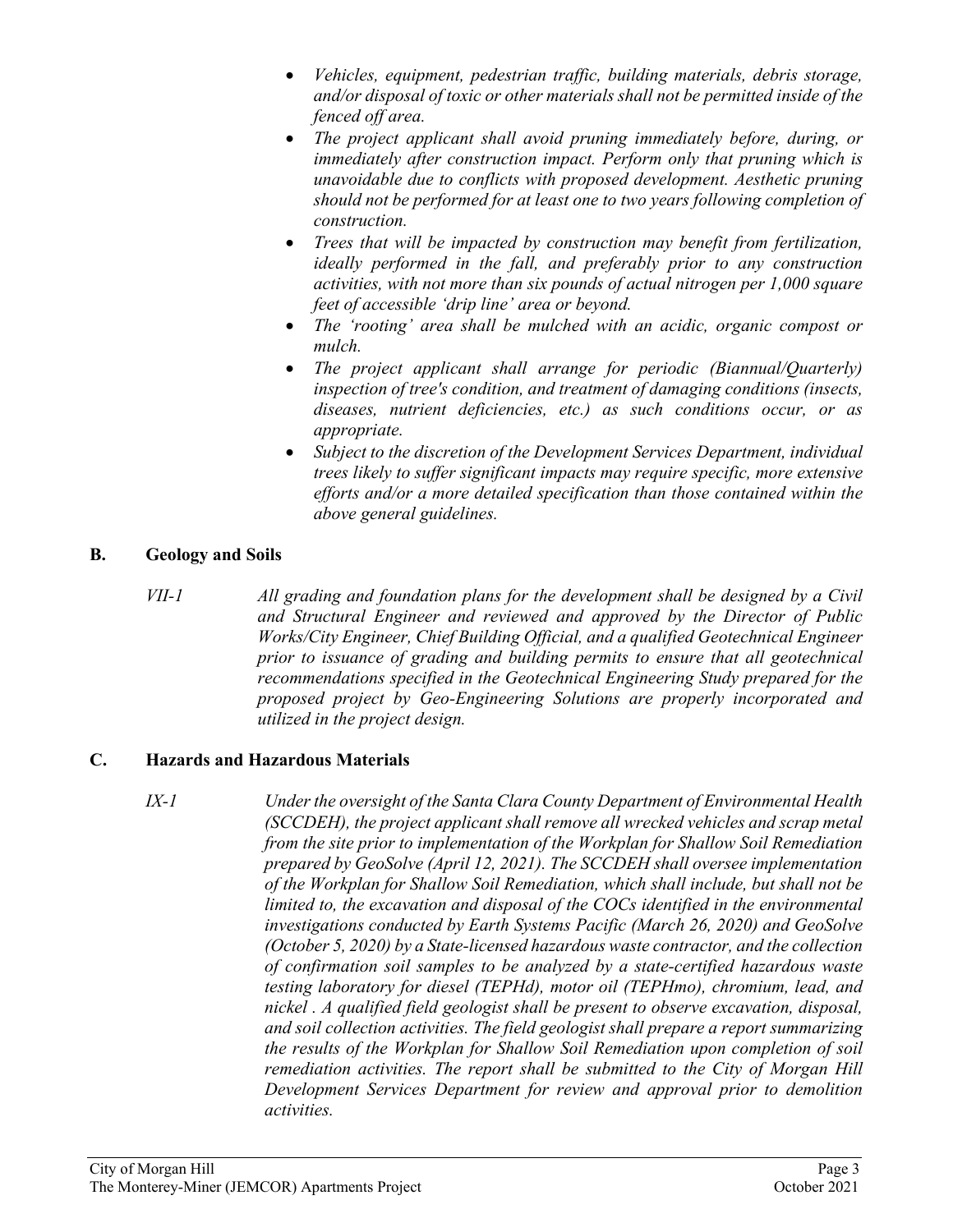- *IX-2 Prior to issuance of a demolition permit for on-site structures, the project applicant shall consult with certified Asbestos and/or Lead Risk Assessors to complete and submit for review to the Building Department an asbestos and lead survey. If asbestos-containing materials or lead-containing materials are not discovered during the survey, further mitigation related to asbestos-containing materials or lead-containing materials shall not be required. If asbestos-containing materials and/or lead-containing materials are discovered by the survey, the project applicant shall prepare a work plan to demonstrate how the on-site asbestos-containing materials and/or lead-containing materials shall be removed in accordance with current California Occupational Health and Safety (Cal-OSHA) Administration regulations and disposed of in accordance with all CalEPA regulations, prior to the demolition and/or removal of the on-site structures. The plan shall include the requirement that work shall be conducted by a Cal-OSHA registered asbestos and lead abatement contractor in accordance with Title 8 CCR 1529 and Title 8 CCR 1532.1 regarding asbestos and lead training, engineering controls, and certifications. The applicant shall submit the work plan to the City for review and approval. The City has the right to defer the work plan to the Santa Clara County Department of Environmental Health for additional review. Materials containing more than one (1) percent asbestos that is friable are also subject to BAAQMD regulations. Removal of materials containing more than one (1) percent friable asbestos shall be completed in accordance with BAAQMD Section 11-2-303.*
- **D. Noise** 
	- *XIII-1 Noise-generating construction activities associated with the proposed project shall only occur within the hours identified in MHMC Section 8.28.040(D). The above language shall be included on final project improvement plans prior to approval by the City of Morgan Hill Development Services Department.*
	- *XIII-2 To the maximum extent practical, the following measures shall be implemented during project construction:* 
		- *All noise-producing project equipment and vehicles using internalcombustion engines shall be equipped with manufacturers-recommended mufflers and be maintained in good working condition;*
		- *All mobile or fixed noise-producing equipment used on the project site that are regulated for noise output by a federal, State, or local agency shall comply with such regulations while in the course of project construction;*
		- *Electrically powered equipment shall be used instead of pneumatic or internal-combustion-powered equipment, where feasible;*
		- *Material stockpiles and mobile equipment staging, parking, and maintenance areas shall be located as far as practicable from noise-sensitive receptors;*
		- *Project area and site access road speed limits shall be established and enforced during the construction period.*
		- *Nearby noise-sensitive receptors shall be notified of construction schedules so that arrangements can be made, if desired, to limit their exposure to shortterm increases in ambient noise levels.*

*The above requirements shall be included via notation on project grading plans, subject to review and approval by the Development Services Department.*